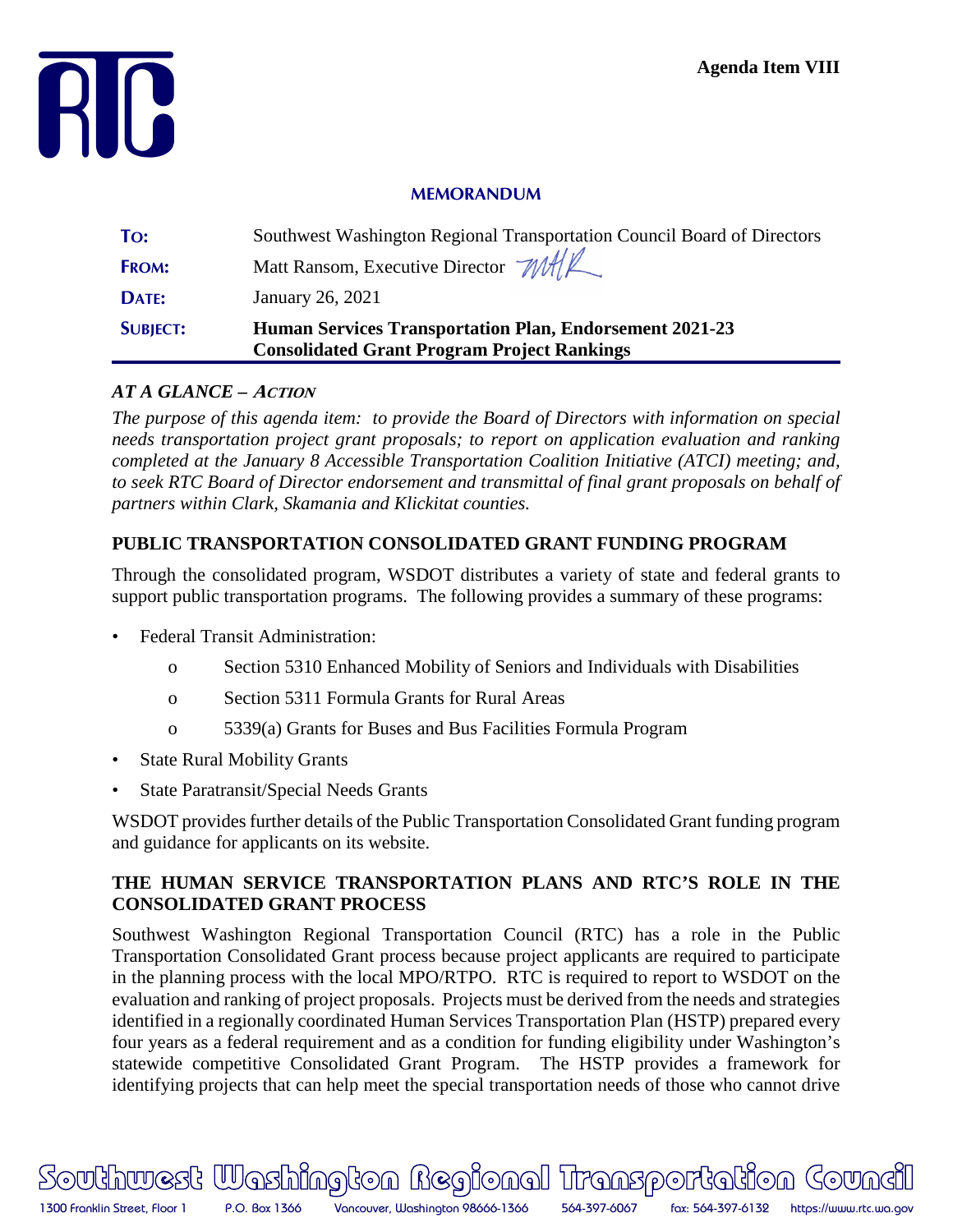themselves including the aged, people with disabilities, rural residents, youth, veterans and lowincome workers.

The RTC Board of Directors adopted the existing [Human Services Transportation Plan in](https://rtc.wa.gov/programs/hstp/docs/HSTP-Adopted-20181106.pdf)  [November 2018.](https://rtc.wa.gov/programs/hstp/docs/HSTP-Adopted-20181106.pdf) The Plan is updated every four years. For this round of project proposals, no Plan update is required in order to apply for funding consideration as long as the project need is identified in the existing HSTP.

# **CONSOLIDATED GRANT PROJECT EVALUATION AND RANKING**

One of the purposes of the Human Services Transportation Plan (HSTP) is to support applications seeking statewide Consolidated Public Transportation Grant Program funding for projects to help fulfill transportation service needs identified in the HSTP. Local agencies and non-profits in Clark, Klickitat, and Skamania counties develop project grant proposals to meet identified transportation needs in the HSTP.

### **Project Evaluation Criteria:**

An overview of the project evaluation and ranking process follows. Projects have been ranked according to how they meet the following evaluation criteria with the highest priority given to sustaining existing service:

- *Sustain Existing Service* This is the highest priority evaluation criteria.
- *Address Deficiencies* Encourage communities to identify and address deficiencies in paratransit/special needs or rural public transportation.
- *Provide a Community Benefit* Assist local areas in determining community benefits and support for paratransit/special needs or rural public transportation.
- *Preservation or Enhancement* Provide funding to preserve or enhance paratransit/special needs or rural public transportation where there is a demonstrated need and measurable benefit.
- *Community Connections* Support a sustainable network of transportation services within and between communities.
- *Financial Partnerships* Establish opportunities for local jurisdictions, regional organizations, private sector agencies, state and federal governments, and tribal governments in Washington to work collaboratively. Ensure stakeholders have a voice in project development. Encourage appropriate cost sharing on projects.
- *Support Coordination* Local organizations are required to coordinate services with other transportation providers in their area, as well as other organizations potentially able to use or purchase the services.

#### **Project Rankings:**

As part of the WSDOT Public Transportation Consolidated Grant process, regions are to evaluate and rank projects submitted to the state. All projects are ranked by the region as either A, B, C or D. In the statewide competitive process, the region's ranking counts for additional bonus points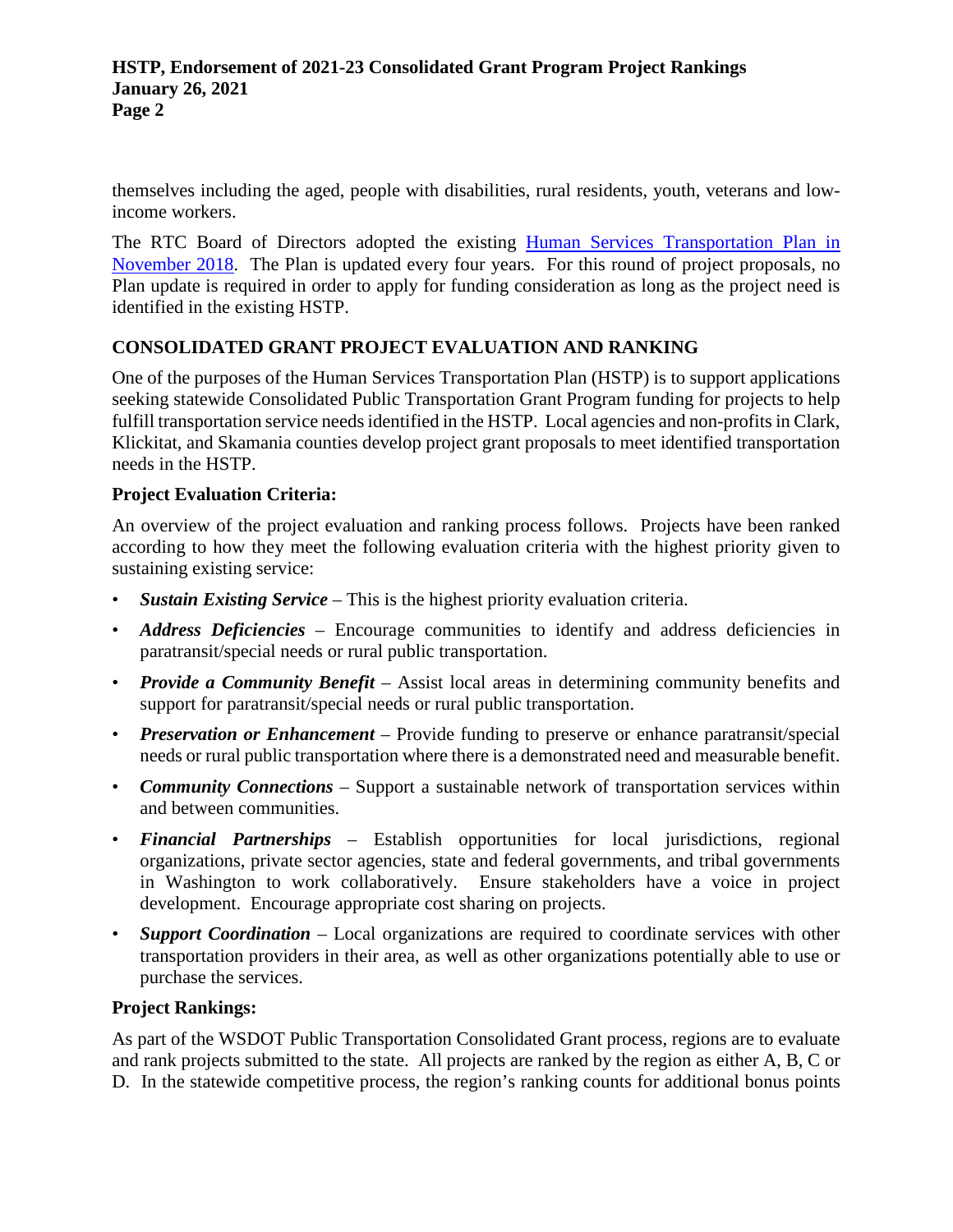with A ranked projects awarded 50 bonus percentile points and B ranked projects awarded 25 percentile bonus points. The number of allotted letter grades for each region is determined by criteria including its population, population density, rural population and numbers and percentages of those under 18 years, over 65 years, those with disabilities, living in poverty and veterans. Based on these demographics, the RTC region, which includes Clark, Klickitat and Skamania counties, is able to assign 4 projects with an A ranking, 6 projects with a B ranking, 6 projects with a C ranking and unlimited D rankings for this round of project applications.

Usually, the region would be able to assign 6 projects ranked "A" but in the 2021-2023 Consolidated funding cycle, the region has already used up 2 "A" rankings with successful 4-year project application requests submitted in 2018 to fund the Human Services Council's Reserve-a-Ride program and Klickitat County Senior Services' Existing Dial-a-Ride services. Therefore, the region has 4 "A" rankings to assign for the 2020 project applications.

### **PROJECT RANKINGS**

In total, nine projects were submitted to RTC for ranking evaluation from the three-county region and Mid-Columbia Economic Development District based in The Dalles, Oregon. These include three projects from Skamania County Senior Services, two projects from Klickitat County Senior Services, two projects from Mid-Columbia Economic Development District (MCEDD) and two projects from the Human Services Council based in Clark County.

### **Plan Consistency Finding**:

All projects meet an identified need in the [Human Services Transportation Plan \(November 2018\).](https://rtc.wa.gov/programs/hstp/docs/HSTP-Adopted-20181106.pdf)

# **YR 2021-23 Grant Application Ranking Process**:

The Accessible Transportation Coalition Initiative [\(ATCI\) for Clark, Skamania, and Klickitat](https://www.facebook.com/AccessibleTransportationCoalition/)  [Counties](https://www.facebook.com/AccessibleTransportationCoalition/) is a regional coordinating committee which was convened to identify transportation barriers and challenges for at-risk populations and develop solutions to ensure all residents have access to safe, affordable transportation. The ATCI has been delegated by the WSDOT Public Transit Division as the primary regional coordinating committee to review and rank the HTSP grant proposals.

### **Preceding Actions:**

- At the January 8, 2021 meeting of the Accessible Transportation Coalition Initiative (ATCI), ATCI participants agreed on the project rankings and referred the project rankings to the RTC Board for the Board's endorsement.
- The Regional Transportation Advisory Committee reviewed the ATCI project rankings at the January 15, 2021 RTAC meeting and recommended Board endorsement.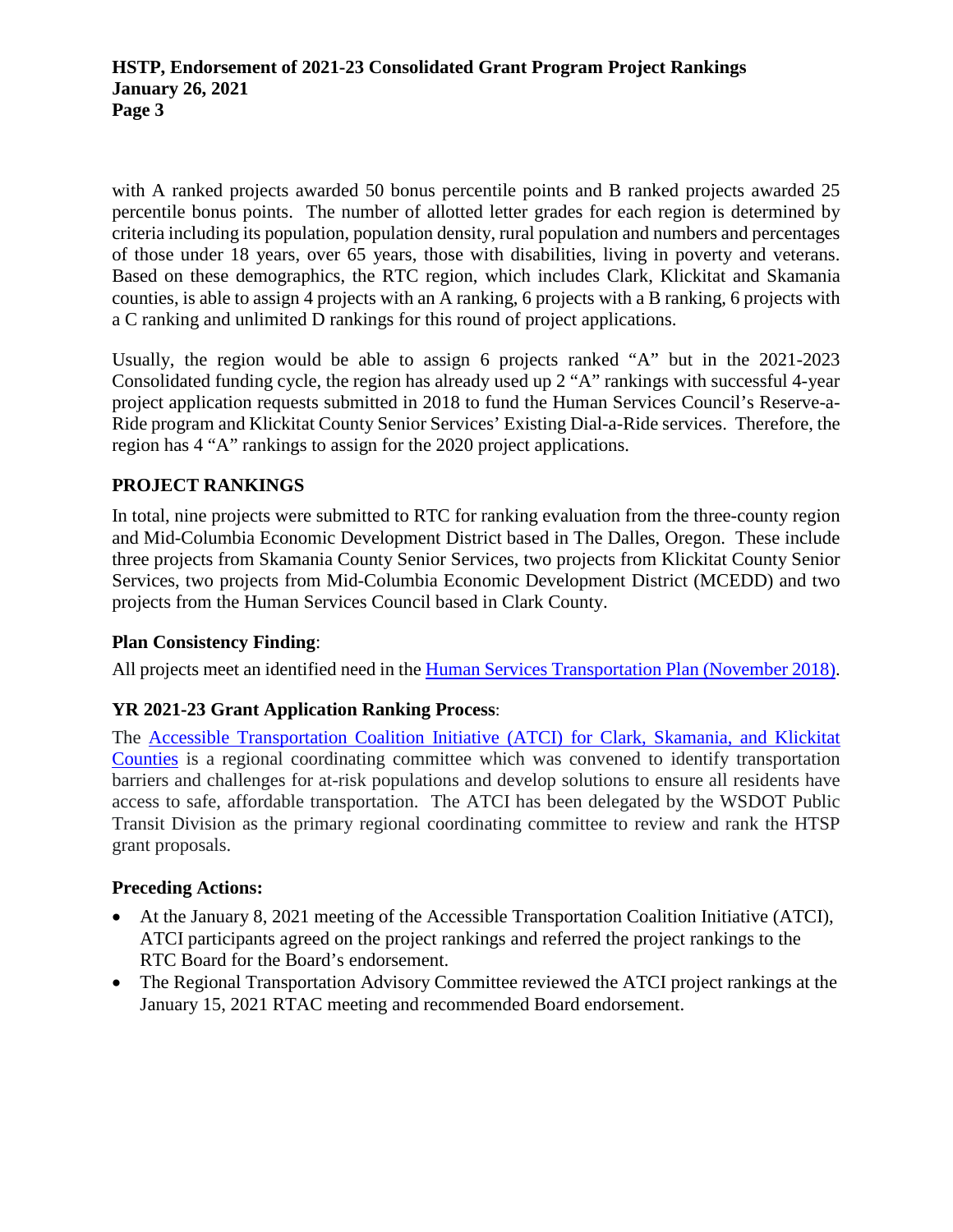### **Southwest Washington Regional Transportation Council: Clark, Skamania, and Klickitat Counties Consolidated Public Transportation Grants: Ranking of Project Applications**

### **"A"- RANKED PROJECTS**

**Skamania County Senior Services Dial-A-Ride**: Sustain existing dial-a-ride service for seniors, persons with disabilities, and low-income individuals. Provides essential transportation to medical, social service, and shopping. Total Project Cost (4 Years): \$1,193,420.00. Grant Request (4 Years): \$626,401.00.

**Employment Transportation Program:** The program assists low-income individuals, families, people with disabilities, and at-risk populations who reside in Clark County. The program is designed to help people get to employment job sites, interviews, training, education, and other work-related activities, which ultimately leads to self-sufficiency. Community employment organizations support the project and help determine the best way to serve the most critical demands. Total Project Cost (4 Years): \$1,149,250.00. Grant Request (4 Years): \$1,038,454.00.

**Mt. Adams Express Fixed Route Service:** Support the operation of the fixed route shuttle services that were started in 2018 with RMG funds. Mt. Adams Express has (2) fixed route shuttles that are providing much-needed service for work, education, and essential services, Monday through Friday from 7:00 a.m. to 7:00 p.m. Each shuttle connects with another area transit center so passengers can connect to additional destinations. This has improved connectivity between counties in the Columbia Gorge Region in WA and OR and regional population centers and has reduced rural inaccessibility. Total Project Cost (2 Years): \$680,855.00. Grant Request (2 Years) \$505,855.00

**Skamania County Route-Deviated Transit Service**: Sustain existing route-deviated transit service. This service provides a route-deviated transit service from Skamania County to C TRAN'S Fisher's Landing Transit Center. This service runs two times a day, Monday-Thursday. On Friday this service has an additional midday run. This service connects Skamania County to the urban City of Vancouver, where further connections can be made to such services as Amtrak, Greyhound, and Tri-Met. Total Project Cost (4 Years): \$575,600.00. Grant Request (4 Years): \$425,956.00.

#### **"B"- RANKED PROJECTS**

**Skamania County Senior Services Vehicle Replacement:** This project will replace three ADA minivans over the 2021-2023 biennium. These minivans are desperately needed to replace older, high mileage vans. These vans support the Skamania County Dial-A-Ride program, which provides essential transportation for seniors, persons with disabilities, and low-income residents. Total Project Cost: \$143,595.00. Grant Request: \$114,876.00.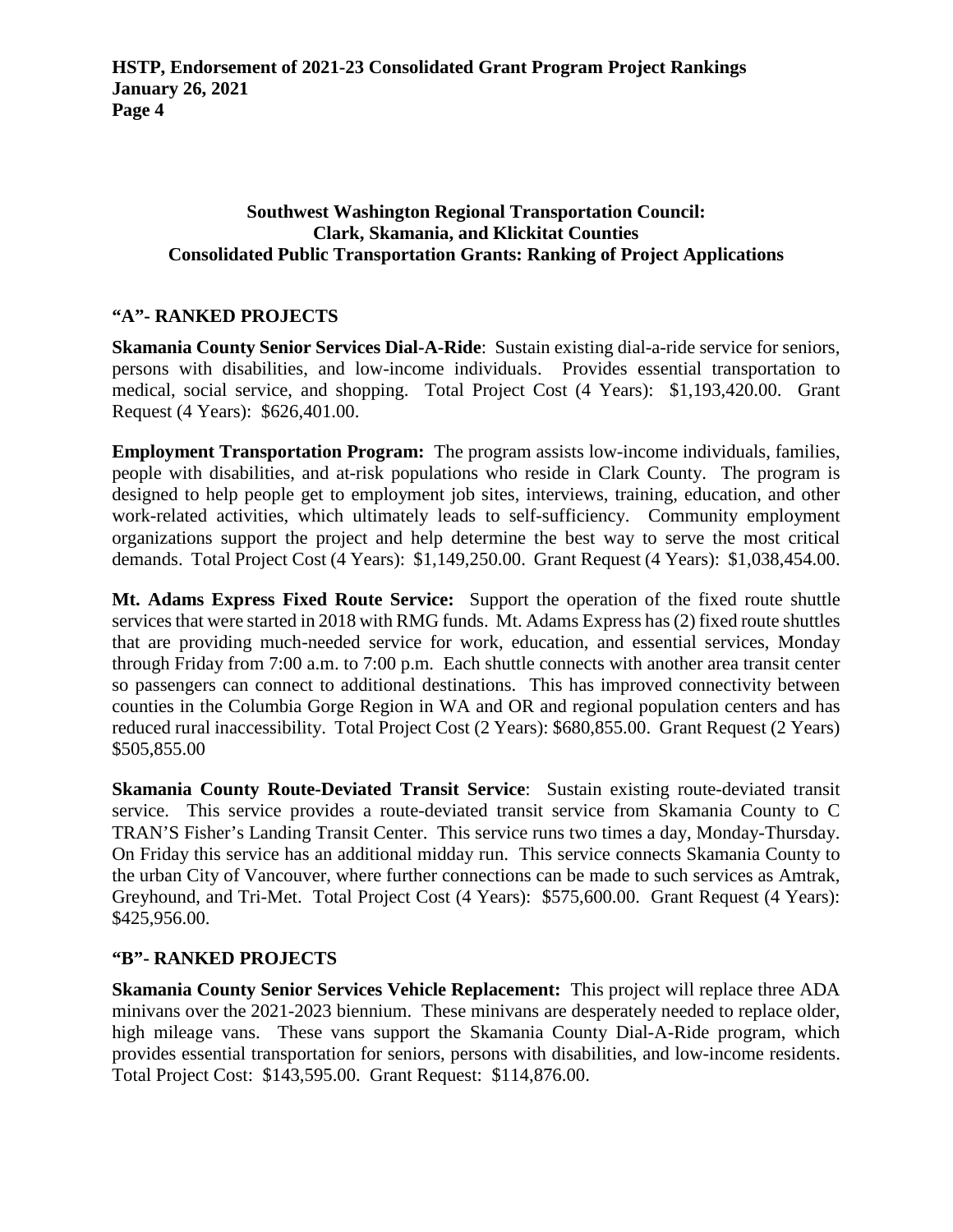**Gorge TransLink Alliance Mobility Management:** Funding assistance will sustain the Gorge TransLink Mobility Management project in Skamania and Klickitat counties in Washington and Hood River, Wasco, and Sherman counties in Oregon to enhance transportation opportunities for the elderly, persons with disabilities, and other special-needs populations. The Mobility Management project provides facilitation, collaboration/coordination, planning, public outreach, and technical assistance for the rural transportation providers in the Mid-Columbia River Gorge region. Total Project Cost (4-years): \$416,508.00. Grant Request (4 Years): \$146,907.00.

**Gorge Regional Transit Strategy Phase II:** The Gorge Regional Transit Strategy will develop a roadmap for a regionally coordinated and robust public transportation system in a rural 5-county, bi-state region. Phase I, to be completed by June 2021, strengthens partnerships and analyzes existing local transportation plans in the Columbia Gorge to begin building a collective regional vision. Phase II, which will be launched in July 2021, will focus on a more comprehensive implementation strategy, including further data analysis, funding and financial planning, regional governance structures, and operational and policy strategies, making clear recommendations for development of a successful regional transit system. Total Project Cost: \$150,000.00. Grant Request: \$50,000.00.

**North County Shuttle Service:** This project aims to assist seniors, people with disabilities, those who are socially isolated, and those who live in rural North Clark County with transportation to gain access to critical services. This is accomplished by engaging contracted transportation providers in the first year and operating a shuttle service in the second year. The service would provide service into Battle Ground to provide access to services. The shuttle service will provide rural community members the access needed to age in place and live healthy, independent lives. Total Project Cost (2 Years): \$337,464.00. Grant Request (2 Years): \$315,464.00.

**Bingen Point Bus Shelter:** Purchase and install a bus shelter on the Port of Klickitat property at the Bingen Point Business Park for those riding the Mt. Adams fixed route shuttle service. The bus shelter will protect users from rain, snow, and wind. The shelter includes a two-person bench seat, a dedicated space to shelter a person in a wheelchair, a display case for service and schedule information, solar security lighting, and a metal roof. Total Project Cost: \$10,709.00. Grant Request: \$7,634.00.